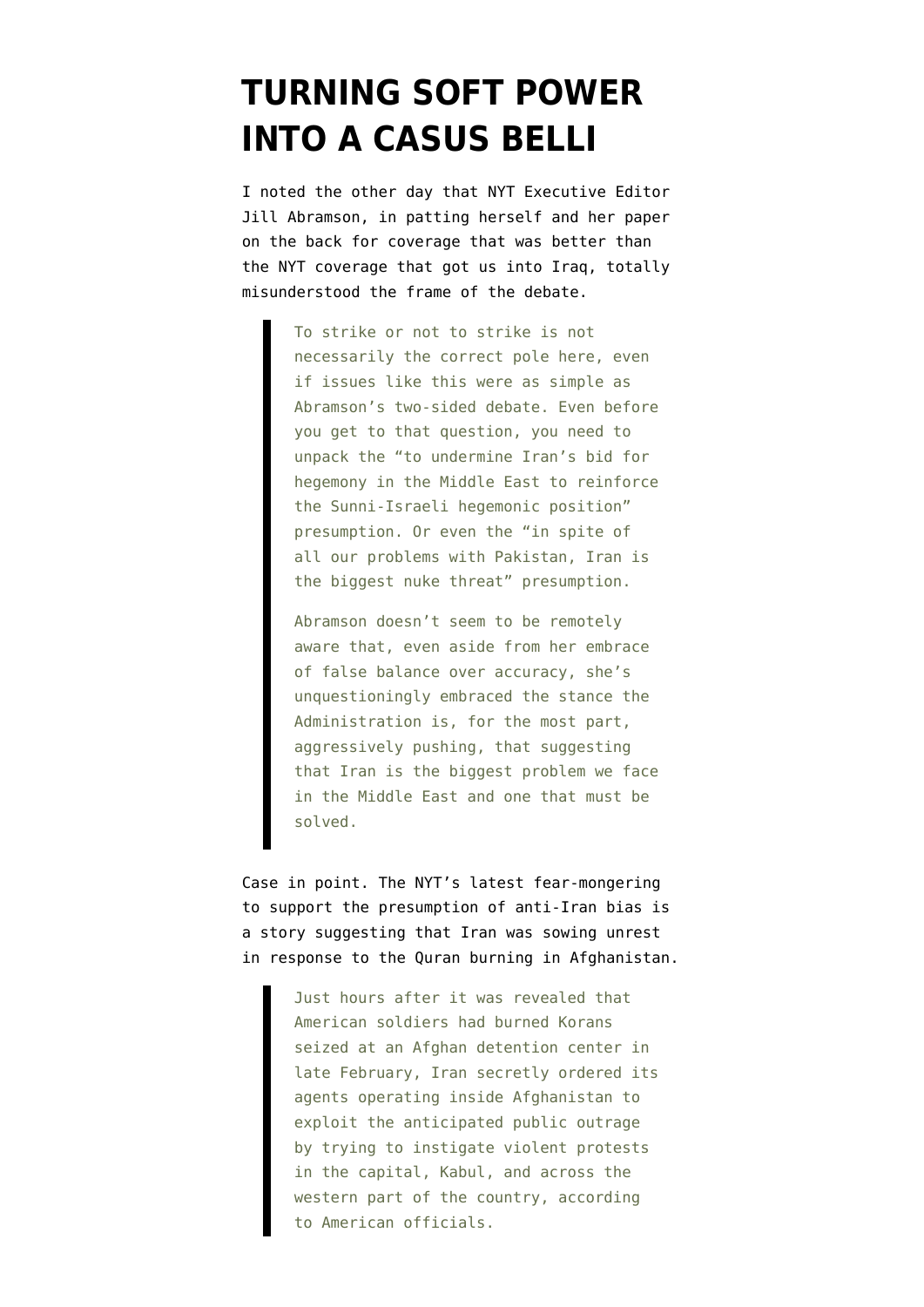For the most part, the efforts by Iranian agents and local surrogates failed to provoke widespread or lasting unrest, the officials said. Yet with NATO governments preparing for the possibility of retaliation by Iran in the event of an Israeli attack on its nuclear facilities, the issue of Iran's willingness and ability to foment violence in Afghanistan and elsewhere has taken on added urgency.

As [Gareth Porter pointed out](https://twitter.com/#!/GarethPorter/status/187900904014479361), there's a problem with the entire premise. The protests we need to worry about took place not in the west, but in eastern and northern parts of Afghanistan stoked by the Haqqani network and Pakistani entities.

> The protests are, rather, concentrated in the East and North, where U.S. forces are sparser, the Haqqani Network is most active, and where local factional politics have provoked violence and organized demonstrations for many years. The hand of the Haqqani Network is visible. Most demonstrations have focused on ISAF or Afghan government installations, but many protests in eastern Afghanistan specifically destroyed police checkpoints and government vehicles. Most such instances occurred in Khost province and the Chamkani and Zadran districts of Paktia province, where the Haqqani network operates and runs a madrassa system.

## [snip]

Likewise, the protests in the Northern Provinces, particularly Kunduz, Takhar, and Baghlan, are familiar expressions of insurgent activity, political competition among rival factions, and Pakistan-based groups. Local religious leaders and itinerant imams, most of who were trained in Pakistan, have been the energizing force behind ethnically-mixed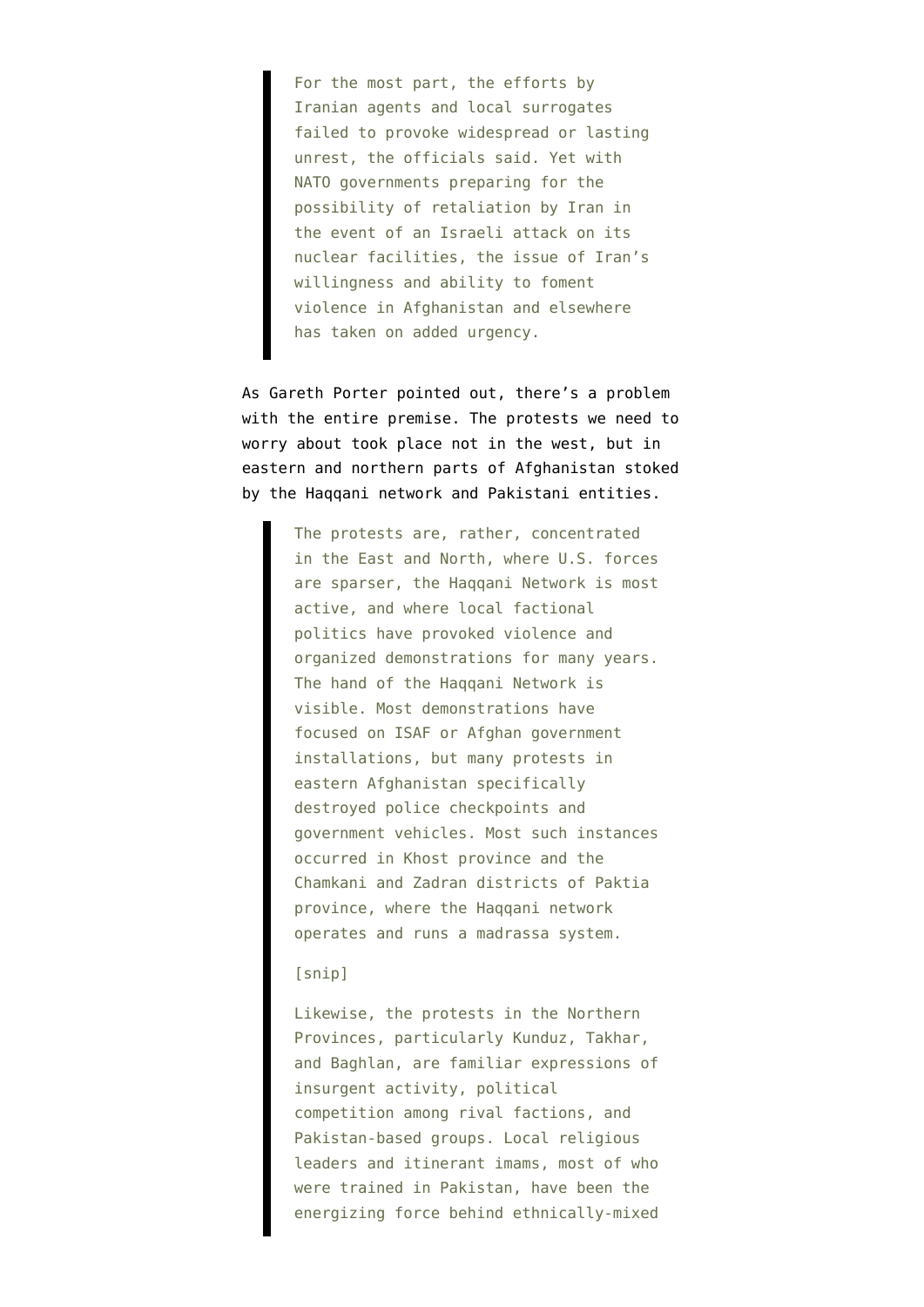violent demonstrations in northern provinces such as Takhar and Kunduz, where the Haqqani Network and its affiliate, the Islamic Movement of Uzbekistan, are typically active.

You would think the lesson, then, is that Pakistani influences are more dangerous to our mission in Afghanistan. But instead, the NYT spends 1,000 words suggesting that Iran might be a threat.

And note the ineffective Quran response is not the bulk of what the NYT points to. It describes a series of other plots (including the Scary Iran Plot) which its sources admit were amateurish as proof of the need to be vigilant. It points to Iran supplying arms to "rebels and other political figures" in Yemen and to Bashar al-Assad–the former of which is a response to US and Saudi backing of the Yemeni government in its efforts to suppress rebels. And then there's the schools and newspapers Iran has funded.

> What Iran has pursued more relentlessly is an effort to pull the Afghan government away from the Americans, a strategy that has included payments to promote Iran's interests with President Hamid Karzai.

One American intelligence analyst noted that Iran had long supported Afghan minorities, both Shiite and Sunni, and had built a network of support among Hazaras, Uzbeks and Tajiks. Iran has exercised other means of "soft power," the analyst said, opening schools in western Afghanistan to extend its influence. The Iranians have also opened schools in Kabul and have largely financed a university attached to a large new Shiite mosque.

Iran is thought to back at least eight newspapers in Kabul and a number of television and radio stations, according